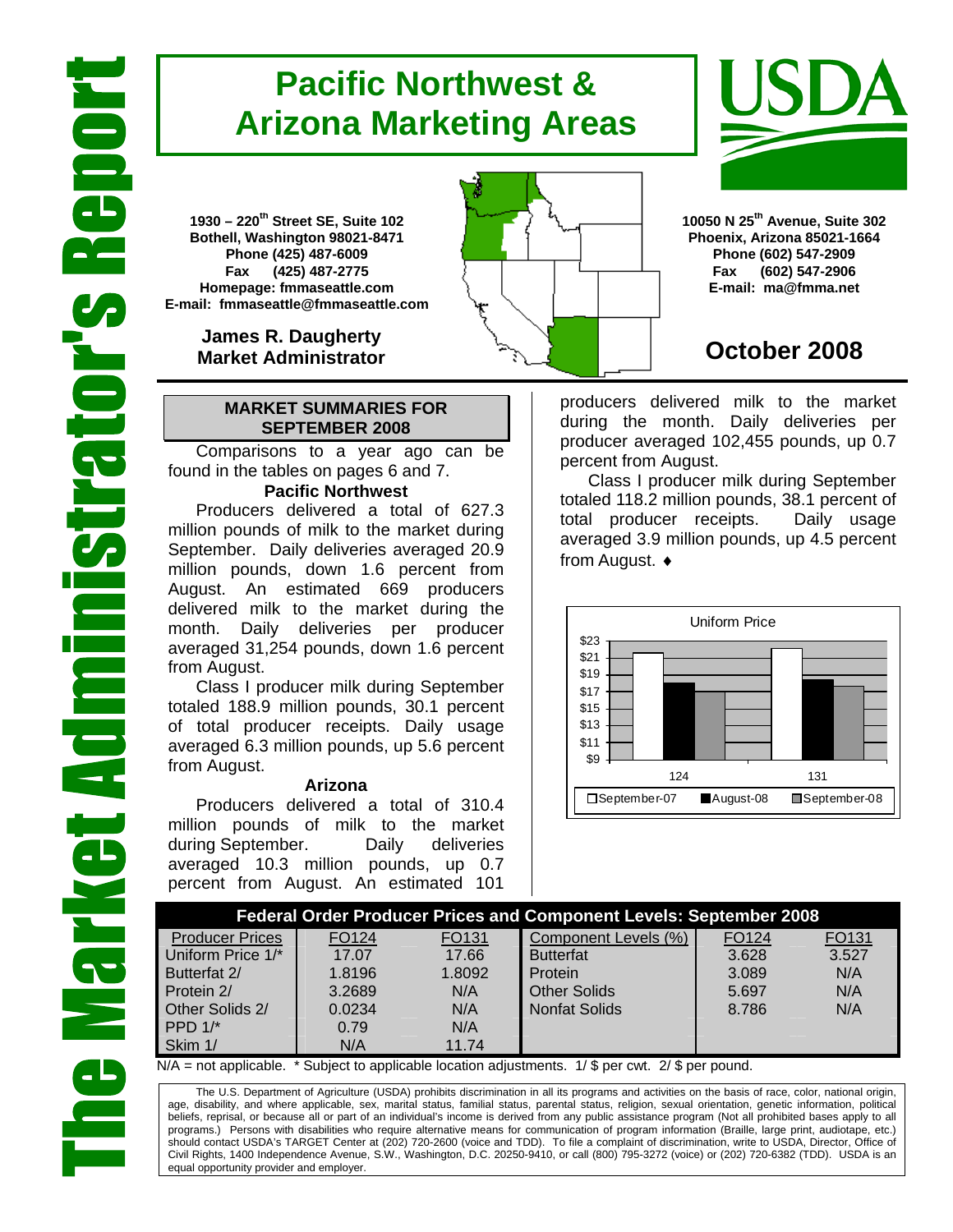#### **SEPTEMBER 2008 CLASS PRICES**

September 2008 non-advanced Class Prices were calculated using NASS commodity price surveys from September 6, 13, 20, and 27, 2008. Component prices for the month are \$3.2689 per pound of protein, \$1.8196 per pound of butterfat, \$0.0234 per pound of other solids, and \$1.0455 per pound of nonfat solids.

September 2008 Class III and IV prices at 3.5% butterfat are \$16.28 and \$15.45 per hundredweight, respectively. The September Class III price compared to August is down \$1.04. The Class III price is \$3.79 lower than in September 2007. Typically, we compare the Class III price at 3.67% butterfat to the support price of \$9.90, but due to the Food, Conservation and Energy Act of 2008 the support price no longer exists.

Class II butterfat was announced at \$1.8266 per pound. Class I skim and butterfat and Class II skim prices for September 2008 were announced on August 22, 2008. The Class II price at 3.5% butterfat is \$17.58 for September 2008. Note that these are the last prices using the old make allowances.

| <b>FINAL: NASS COMMODITY PRICES</b> |          |           |            |  |  |  |  |
|-------------------------------------|----------|-----------|------------|--|--|--|--|
|                                     | August   | September | Change     |  |  |  |  |
| Cheese*                             | \$1.8699 | \$1.7773  | $-$0.0926$ |  |  |  |  |
| <b>Butter</b>                       | \$1.5713 | \$1.6365  | \$0.0652   |  |  |  |  |
| Nonfat Dry Milk                     | \$1.3840 | \$1.2131  | $-$0.1709$ |  |  |  |  |
| Whey                                | \$0.2470 | \$0.2183  | $-$0.0287$ |  |  |  |  |

\* The weighted average of barrels plus 3 cents and blocks.

Current Commodity Prices - - The NASS survey of cheddar cheese prices showed a net increase in price received for 40-pound blocks and for 500 pound barrels. The survey of 40-pound blocks showed a net increase of 20.00 cents between the September 13 and the October 11 surveys, to \$1.9176 per pound. The survey of 500-pound barrels (adjusted to 38% moisture) showed a net increase of 20.32 cents to \$1.9124 per pound.

The NASS butter price showed a net increase of 8.83 cents between the weeks ending September 13 and October 11 from \$1.6124 per pound to \$1.7007 per pound.

The NASS nonfat dry milk showed a net decrease of 19.06 cents since mid-September to \$1.0230 per pound. The average price for NASS whey showed a decrease of 2.87 cents since mid-September to \$0.1928 per pound. ♦

#### **NOVEMBER'S CLASS I PRICE ANNOUNCEMENT**

On October 17, the November 2008 Class I price was announced at \$19.23 for the Pacific Northwest Order and \$19.68 for the Arizona Order. The Class I price was calculated using NASS commodity price surveys from the weeks of October 4 and 11.

The November Class III and IV advance skim prices are \$11.29 and \$7.82 per hundredweight, respectively. The butterfat portion of the Class I mover increased 9.37 cents from \$1.7451 to \$1.8388 per pound.

The November 2008 Class II skim and nonfat solids prices were also announced on October 17. The skim price is \$8.52 per hundredweight, and the nonfat solids price is \$0.9467 per pound for all Federal orders. ♦

| <b>ADVANCED: NASS COMMODITY PRICES FOR</b><br><b>CLASS I PRICE CALCULATIONS</b> |          |          |            |  |  |  |
|---------------------------------------------------------------------------------|----------|----------|------------|--|--|--|
|                                                                                 | Oct.     | Nov.     | Change     |  |  |  |
| Cheese*                                                                         | \$1.7279 | \$1.9323 | \$0.2044   |  |  |  |
| <b>Butter</b>                                                                   | \$1.6125 | \$1.6899 | \$0.0774   |  |  |  |
| Nonfat Dry Milk                                                                 | \$1.2628 | \$1.0452 | $-$0.2176$ |  |  |  |
| Whey                                                                            | \$0.2241 | \$0.1970 | $-$0.0271$ |  |  |  |

The weighted average of barrels plus 3 cents and blocks.

#### **ANALYSIS OF COMPONENT LEVELS IN INDIVIDUAL HERD MILK AT THE FARM LEVEL: FO 124 AND 131 FOR 2006**

The Market Administrator's Office recently released a study of component levels of milk pooled on the Pacific Northwest and Arizona Orders. A copy of the full study can be found on the Market Administrator's web site at: http://www.fmmaseattle.com/statistics/componenta nalysis06.pdf. If you would like a copy mailed to you please contact John Mykrantz at fmmaseattle@fmmaseattle.com noting your name and the address to which you'd like the study mailed. A summary of the major findings can be found below. Analyses focusing on 2007 and 2008 will be released in the near future.

#### **Abstract**

Component levels in producer milk pooled on the Pacific Northwest (FO 124) and Arizona (FO 131) Federal Milk Marketing Orders were analyzed for 2006 to determine average levels, regional and seasonal variation, and, when possible, the statistical relationship between components.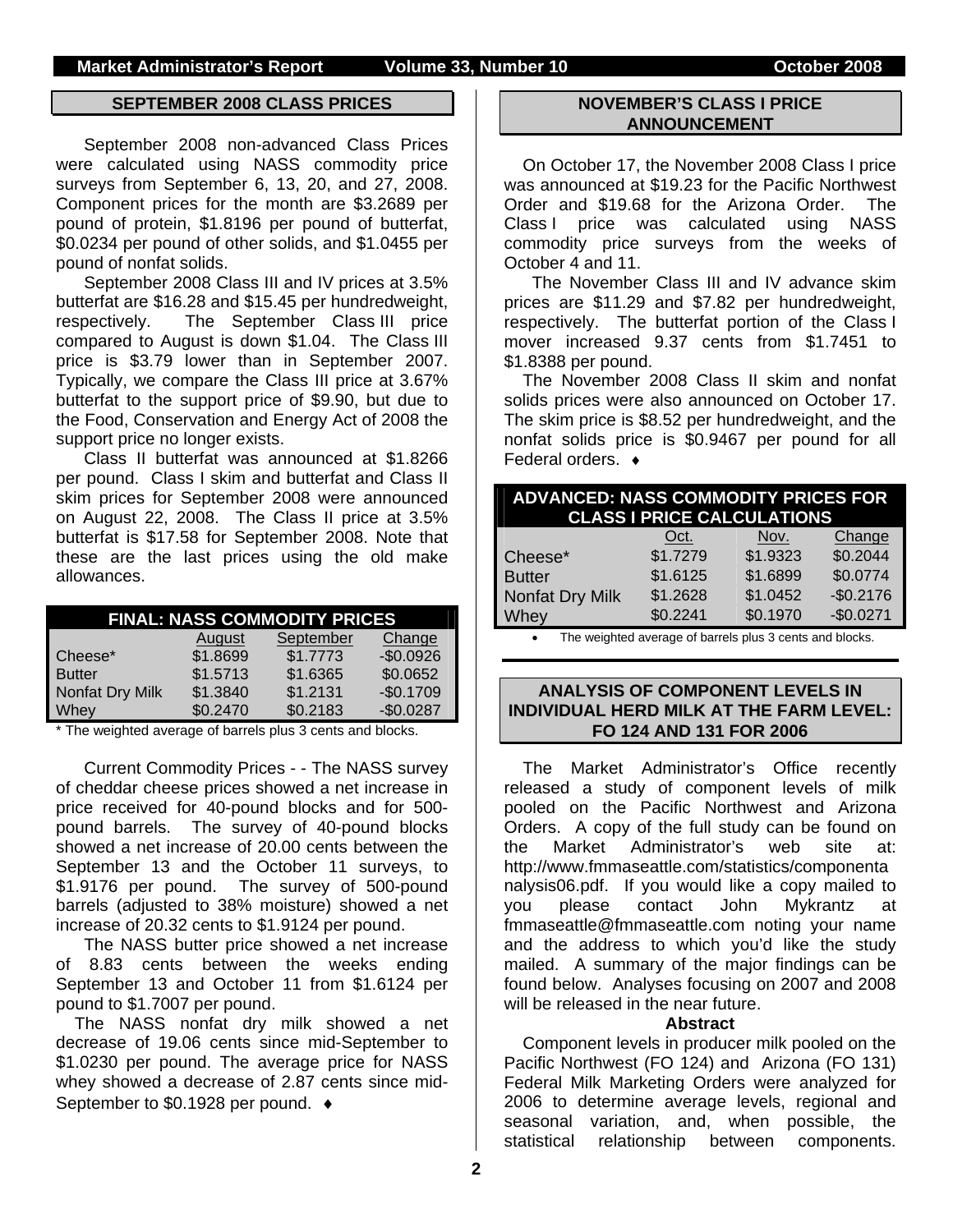Handlers regulated under the Pacific Northwest Order report butterfat, protein, and other solids. Handlers regulated under the Arizona Order report butterfat only. Producer milk pooled was also valued using Federal order minimum producer prices for the respective orders. For 2006, a monthly average total of 871 producers were pooled on the Pacific Northwest and Arizona Orders. During 2006, these producers delivered 10.9 billion pounds to the two markets. The milk shed of the two Federal orders includes Arizona, California, Idaho, Oregon, and Washington.

### **Major findings of this study include:**

1. The 2006 average component levels for the Pacific Northwest Order were 3.69% butterfat, 3.07% true protein, and 5.70% other solids. The 2006 average butterfat level for the Arizona Order was 3.59%.

2. In both orders, butterfat levels decrease during the summer months and increase in the late fall and winter. In the Pacific Northwest Order protein showed the same seasonality as butterfat.

3. Although the volume of producer milk, number of producers, and average milk production per producer varies greatly between regions, there are relatively small differences in aggregate component levels between geographic regions within the milk sheds of the two orders.

4. The Pacific Northwest Order's linear regression in 2006 for protein is PRO% =  $1.42 +$ 0.444 \* BF%, with an R-squared of 0.63.

5. The Pacific Northwest Order's regressions for estimating other solids using butterfat have a very poor correlation (R-squared of less than 0.1). The monthly regressions show a negative relationship; other solids levels appear to be independent of butterfat levels. ♦

### **OCTOBER MILK SUPPLY AND DEMAND ESTIMATES\***

Milk production forecasts for 2008 are unchanged as higher cow numbers are offset by lower milk per cow. Forecast milk production for 2009 is raised fractionally as cow numbers are forecast slightly higher. Dairy export forecasts are reduced, reflecting current slowing movement and weaker international demand. Import forecasts are also reduced from last month as cheese imports are expected to be weaker. Stocks are adjusted to reflect larger expected stocks of dairy products with notably larger stocks of nonfat dry milk (NDM). Small sales of NDM to the CCC are forecast for

2008, but no sales are forecast for 2009. Class price forecasts are lowered from last month.

Weaker international demand for NDM is expected to result in sharply lower forecast NDM prices. Lower NDM prices more than offset higher forecast butter prices and push the Class IV price lower. Cheese prices are forecast lower as demand is softening and weaker Class IV prices are expected to encourage milk to flow into cheese vats in 2009. Thus, coupled with lower expected whey prices Class III price forecasts are reduced from last month. The all milk price is forecast lower this month, averaging \$18.40 to \$18.50 in 2008 and \$16.50 to \$17.40 in 2009. ♦

\*The World Agriculture Supply and Demand Estimates were approved by the Interagency Commodity Estimates Committee. The members for Dairy are: Shayle Shagam, Chairperson, WAOB; Jerry Cessna, AMS; Paul Kiendl, FAS; Roger Haskin, ERS; and Milton Madison, FSA.

Source: Dairy Market News, Volume 75, Report 41, Agricultural Marketing Service, USDA.

### **USDA SEEKS NOMINATIONS FOR NATIONAL FLUID MILK BOARD**

On September 24, 2008, The U.S. Department of Agriculture issued a press release asking fluid milk processors and other interested parties to nominate candidates for the National Fluid Milk Processor Promotion Board.

The Secretary of Agriculture will appoint seven individuals from those nominated to succeed members whose terms expire June 30, 2009. Newly appointed or reappointed members will serve 3-year terms from July 1, 2009 through June 30, 2012.

The National Fluid Milk Processor Promotion Board was established by the Fluid Milk Promotion Act of 1990, as amended, to develop and administer a coordinated program of advertising and education to promote fluid milk products. Of the board's 20 members, 15 represent geographic regions and five are at-large members.

The at-large members must include at least three fluid milk processors and at least one member from the general public. Currently, the board's membership includes four at-large processor members and one member from the general public.

The national fluid milk program is financed by a mandatory 20-cent per hundredweight assessment on fluid milk processors who process and market commercially in consumer-type packages more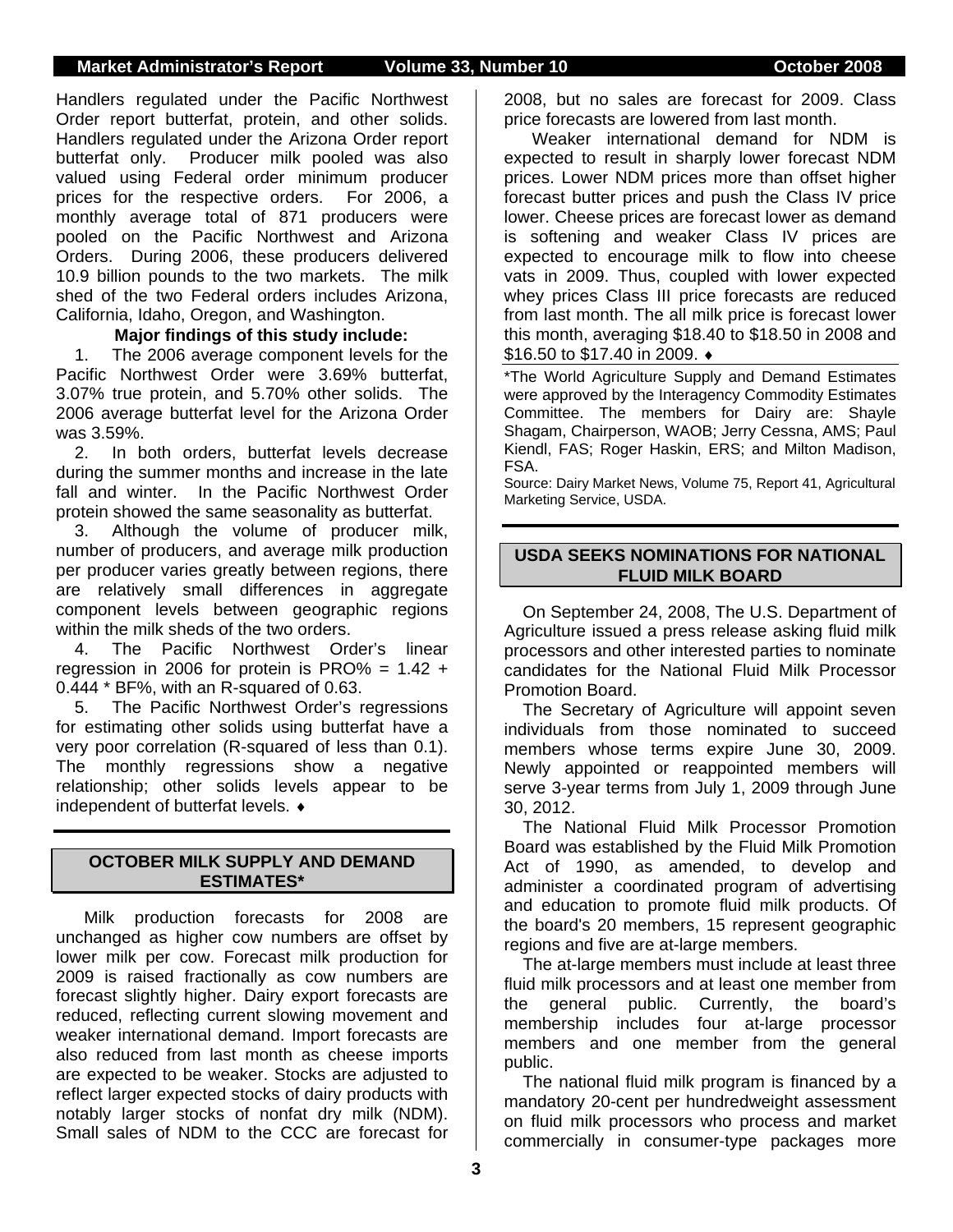than 3 million pounds of fluid milk products per month in the contiguous 48 states and the District of Columbia, excluding those fluid milk products delivered directly to consumer residences.

USDA will accept nominations for board representation in five geographic regions and two at-large positions. Nominees for the five regional positions must be active owners or employees of a fluid milk processor. One at-large position may be either a fluid milk processor or from the general public. One at-large position must be from the general public. The geographic regions are: Region 3 (Delaware, District of Columbia, Maryland, Pennsylvania, and Virginia); Region 6 (Ohio and West Virginia); Region 9 (Alabama, Kentucky, Louisiana, Mississippi, and Tennessee); Region 12 (Arizona, Colorado, New Mexico, Nevada, and Utah); and Region 15 (Southern California). No fluid milk processor shall be represented on the board by more than three members.

Fluid milk processors and interested parties may submit nominations for regions in which they are located or market fluid milk and for at-large members.

To nominate an individual, please submit a copy of the nomination form and a signed background form for each nominee by Oct. 31, 2008, to: Whitney Rick, Chief, Promotion and Research Branch, Dairy Programs, AMS, MRP, USDA, 1400 Independence Ave., S.W., Stop 0233, Room 2958- S, Washington, D.C. 20250-0233. To obtain forms or additional information, call (202) 720-6909. Blank forms are available on the Dairy Promotion and Research Branch's website at http://www.ams.usda.gov/Dairy. ♦

### **UNITED STATES MILK PRODUCTION UP 1.7 PERCENT IN SEPTEMBER 2008**

Milk production for September 2008 was up 1.7 percent for the United States compared with September 2007. United States' milk production for September 2008 equaled 15,118 million pounds, 247 million pounds more than last September. The table to the right shows data for September 2008 for selected states with comparisons to year-ago levels.

 Milk production in the 23 major states during September 2008 totaled 13,976 million pounds, up 1.9 percent from production in these same states in September 2007.♦

| <b>Milk Production</b><br>September 2007 - 2008 |        |                      |          |  |  |  |  |
|-------------------------------------------------|--------|----------------------|----------|--|--|--|--|
|                                                 | 2007   | 2008 1/              | % Change |  |  |  |  |
|                                                 |        | - million pounds - - |          |  |  |  |  |
| Arizona                                         | 310    | 316                  | 1.94%    |  |  |  |  |
| California                                      | 3,252  | 3,277                | 0.77%    |  |  |  |  |
| Colorado                                        | 228    | 241                  | 5.70%    |  |  |  |  |
| Florida                                         | 144    | 140                  | $-2.78%$ |  |  |  |  |
| Idaho                                           | 979    | 1,036                | 5.82%    |  |  |  |  |
| <b>Illinois</b>                                 | 148    | 145                  | $-2.03%$ |  |  |  |  |
| Indiana                                         | 271    | 257                  | $-5.17%$ |  |  |  |  |
| lowa                                            | 340    | 350                  | 2.94%    |  |  |  |  |
| Kansas                                          | 174    | 190                  | 9.20%    |  |  |  |  |
| Kentucky                                        | 92     | 89                   | $-3.26%$ |  |  |  |  |
| Michigan                                        | 620    | 620                  | $0.00\%$ |  |  |  |  |
| Minnesota                                       | 688    | 698                  | 1.45%    |  |  |  |  |
| <b>Missouri</b>                                 | 124    | 122                  | $-1.61%$ |  |  |  |  |
| <b>New Mexico</b>                               | 605    | 632                  | 4.46%    |  |  |  |  |
| <b>New York</b>                                 | 983    | 995                  | 1.22%    |  |  |  |  |
| Ohio                                            | 395    | 403                  | 2.03%    |  |  |  |  |
| Oregon                                          | 178    | 182                  | 2.25%    |  |  |  |  |
| Pennsylvania                                    | 853    | 838                  | $-1.76%$ |  |  |  |  |
| <b>Texas</b>                                    | 571    | 658                  | 15.24%   |  |  |  |  |
| Vermont                                         | 205    | 204                  | $-0.49%$ |  |  |  |  |
| Virginia                                        | 135    | 133                  | $-1.48%$ |  |  |  |  |
| Washington                                      | 457    | 464                  | 1.53%    |  |  |  |  |
| Wisconsin                                       | 1,966  | 1,986                | 1.02%    |  |  |  |  |
| 23 Total                                        | 13,718 | 13,976               | 1.88%    |  |  |  |  |
| <b>US</b>                                       | 14,871 | 15,118               | 1.66%    |  |  |  |  |

1/ September 2008 is preliminary.

Source: National Agricultural Statistics Service.

#### **NONFAT DRY MILK AND SKIM POWDER**

During the period of October 1-10, 2008, the Commodity Credit Corporation purchased 8.3 million pounds of nonfortified nonfat dry milk, the first support price program purchase of the commodity since July 2006 and the first purchase under the dairy support price program as recently modified by the Food, Conservation, and Energy Act of 2008. The product was purchased at \$0.80 per pound and, according to the new support price program, it can be sold back to the market at no less than \$0.88 per pound or 110% of the support price. To illustrate recent history of nonfat dry milk production and stocks, two graphs can be found on page 5 which show a history of nonfat dry milk production vs. combined government and manufacturer stocks and monthly nonfat dry milk and skim milk powder production.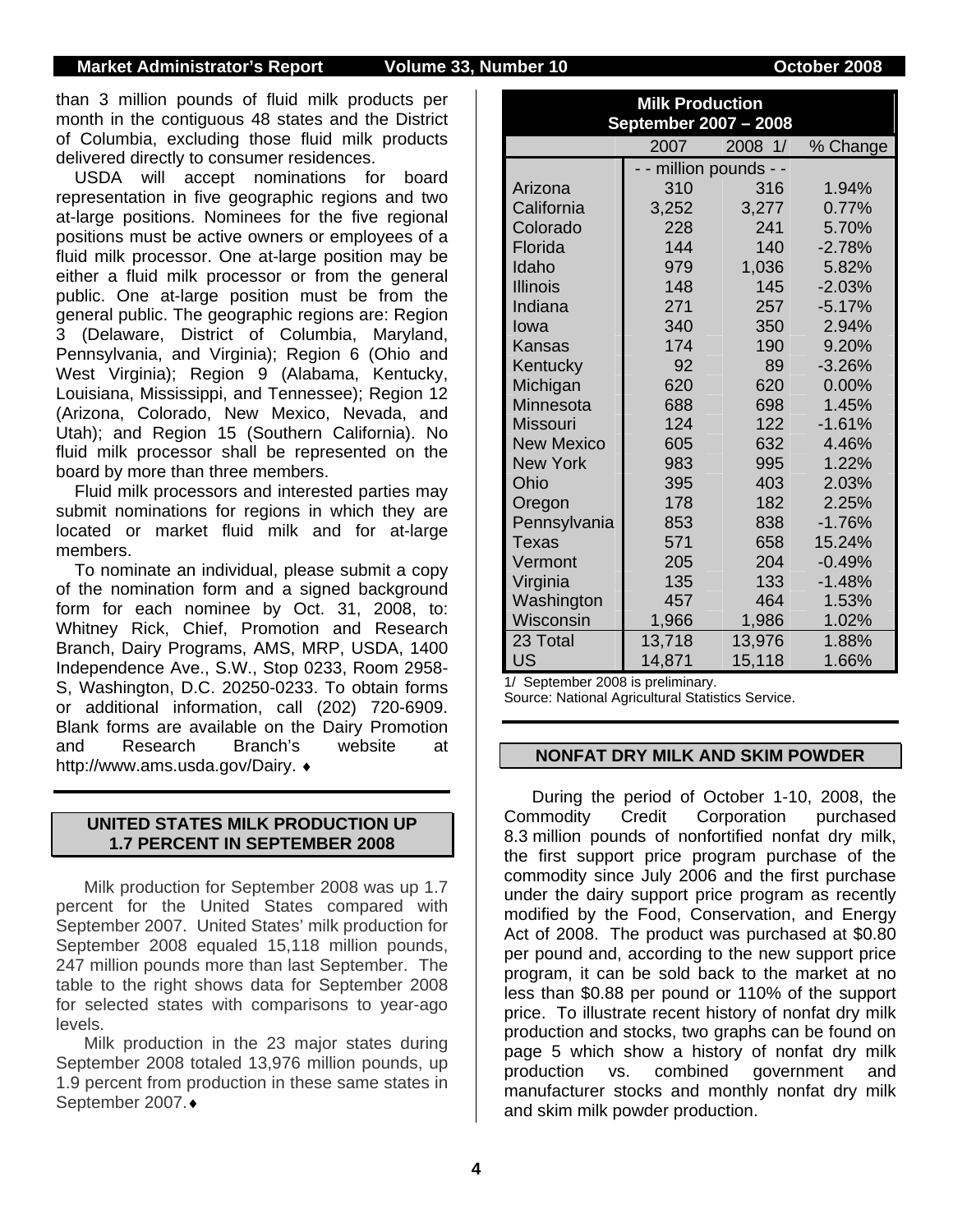

**MONTHLY NDM AND SKIM POWDER PRODUCTION**



Source: Dairy Market News, Volume 75, Report 41, Agricultural Marketing Service, USDA.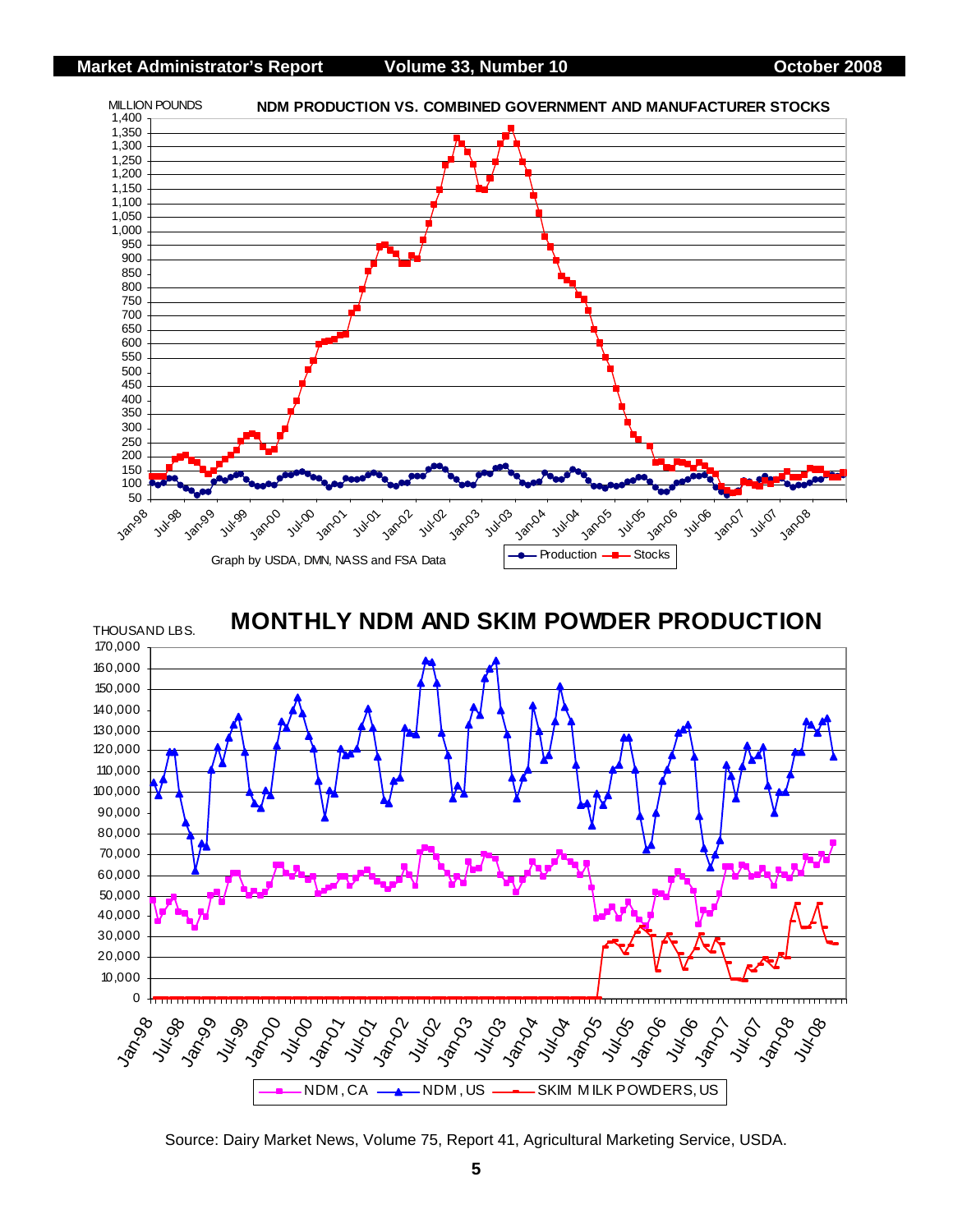|                                                                                                                | <b>PACIFIC NORTHWEST</b> |             |                |                                 |                | <b>ARIZONA 2/</b> |                |                 |
|----------------------------------------------------------------------------------------------------------------|--------------------------|-------------|----------------|---------------------------------|----------------|-------------------|----------------|-----------------|
| Minimum Class Prices (3.5% B.F.)                                                                               | Sep 2008                 | Aug 2008    | Sep 2007       | Aug 2007                        | Sep 2008       | Aug 2008          | Sep 2007       | Aug 2007        |
| Class I Milk (\$/cwt.)<br>and a straight and                                                                   | \$19.55                  | \$20.37     | \$23.81        | \$23.66                         | \$20.00        | \$20.82           | \$24.26        | \$24.11         |
| Class II Milk (\$/cwt.)<br>and a straight                                                                      | 17.58                    | 17.45       | 22.16          | 22.41                           | 17.58          | 17.45             | 22.16          | 22.41           |
| Class III Milk (\$/cwt.)                                                                                       | 16.28                    | 17.32       | 20.07          | 19.83                           | 16.28          | 17.32             | 20.07          | 19.83           |
| Class IV Milk (\$/cwt.)<br>$\mathcal{L}^{\mathcal{A}}$ , and $\mathcal{L}^{\mathcal{A}}$ , and                 | 15.45                    | 16.64       | 21.61          | 21.87                           | 15.45          | 16.64             | 21.61          | 21.87           |
| <b>Producer Prices</b>                                                                                         |                          |             |                |                                 |                |                   |                |                 |
| Producer Price Differential (\$/cwt.)                                                                          | \$0.79                   | \$0.71      | \$1.58         | \$2.01                          | $\ddot{}$      | $\ddot{}$         |                | $\ddot{}$       |
| Butterfat (\$/pound)<br>and a straight                                                                         | 1.8196                   | 1.7413      | 1.5101         | 1.5872                          | $+$            | $+$               |                | $\ddot{}$       |
| Protein (\$/pound)<br>and a straight                                                                           | 3.2689                   | 3.6497      | 4.3929         | 3.9412                          | $\ddot{}$      | $\ddot{}$         |                | $+$             |
| Other Solids (\$/pound)<br>$\mathcal{L}^{\mathcal{A}}$ . The same $\mathcal{L}^{\mathcal{A}}$                  | 0.0234                   | 0.0529      | 0.2890         | 0.4368                          | $\ddot{}$      | $\ddot{}$         |                | $+$             |
| Uniform Skim Price (\$/cwt.)<br>$\sim 100$ km s $^{-1}$                                                        | $+$                      | $\ddot{}$   | $+$            | $+$                             | 11.74          | 12.88             | 17.35          | 17.23           |
| Uniform Butterfat Price (\$/pound)                                                                             | $+$                      | $\ddot{}$   | $+$            | $+$                             | 1.8092         | 1.7352            | 1.5457         | 1.5980          |
| Statistical Uniform Price (\$/cwt.)<br>$\sim$ $\sim$                                                           | \$17.07                  | \$18.03     | \$21.65        | \$21.84                         | \$17.66        | \$18.50           | \$22.15        | \$22.22         |
| <b>Producer Data</b>                                                                                           |                          |             |                |                                 |                |                   |                |                 |
| <b>Number of Producers</b><br>and a straight                                                                   | 669 *                    | 669         | 688            | 689                             | $101 *$        | 101               | 93             | 93              |
| Avg. Daily Production (lbs.)<br>$\sim 100$ km $^{-1}$                                                          | 31,254 *                 | 31,770      | 27,501         | 27,945                          | 102,455 *      | 101,755           | 101,281        | 100,531         |
| <b>Number of Handlers</b>                                                                                      |                          |             |                |                                 |                |                   |                |                 |
| Pool Handlers<br>and a straight and                                                                            | 27                       | 27          | 26             | 26                              | $\overline{7}$ | $\overline{7}$    | $\overline{7}$ |                 |
| Producer-Handlers<br>and a straight and                                                                        | $6*$                     | 6           | $\overline{5}$ | 5                               | $\mathbf{1}$   | $\mathbf{1}$      | $\mathbf{1}$   |                 |
| Other Plants w/ Class I Use<br>$\sim 100$ km s $^{-1}$                                                         | $23*$                    | 23          | 24             | 25                              | $24 *$         | 24                | 21             | 21              |
| <b>Producer Milk Ratios</b>                                                                                    |                          |             |                |                                 |                |                   |                |                 |
| Class I<br>and a straightful and straight                                                                      | 30.10%                   | 28.05%      | 31.42%         | 31.50%                          | 38.07%         | 36.70%            | 39.28%         | 41.01%          |
| Class II<br>.                                                                                                  | 6.88%                    | 7.13%       | 6.95%          | 7.23%                           | 6.27%          | 6.57%             | 9.35%          | 11.13%          |
| Class III<br>.                                                                                                 | 31.43%                   | 31.63%      | 31.29%         | 31.12%                          | 33.06%         | 31.91%            | 31.92%         | 31.27%          |
| Class IV<br>.                                                                                                  | 31.59%                   | 33.19%      | 30.34%         | 30.15%                          | 22.60%         | 24.82%            | 19.45%         | 16.59%          |
| + Not Applicable.<br>* Preliminary.                                                                            |                          |             |                |                                 |                |                   |                |                 |
|                                                                                                                |                          |             |                | MONTHLY SUPPLEMENTAL STATISTICS |                |                   |                |                 |
|                                                                                                                |                          |             |                |                                 |                |                   |                |                 |
| <b>Producer-Handler Data</b>                                                                                   | Aug 2008                 | Jul 2008    | Aug 2007       | Jul 2007                        | Aug 2008       | <b>Jul 2008</b>   | Aug 2007       | <b>Jul 2007</b> |
| Production<br>.                                                                                                | 27,514,671               | 27,832,067  | 28,641,856     | 28,501,172                      | R              | R.                | R              |                 |
| Class I Use<br>.                                                                                               | 22,248,039               | 20,422,738  | 20,901,829     | 19,681,813                      | R              | $\mathsf{R}$      | $\mathsf{R}$   |                 |
| % Class I Use<br>$\mathcal{L}$ , and $\mathcal{L}$ , and $\mathcal{L}$ , and $\mathcal{L}$ , and $\mathcal{L}$ | 80.86%                   | 73.38%      | 72.98%         | 69.06%                          | R              | R.                | R              |                 |
| <b>Class I Route Disposition In Area</b>                                                                       |                          |             |                |                                 |                |                   |                |                 |
| <b>By Pool Plants</b>                                                                                          | 166,523,196              | 159.380.190 | 163,614,612    | 157,206,751                     | 94,770,197     | 83.786.563        | 96,718,315     | 86,756,493      |
| By Producer-Handlers<br>$\mathcal{L}^{\mathcal{A}}$ . The set of $\mathcal{A}$                                 | 6,766,842                | 6,732,554   | 6,522,990      | 6,481,648                       | 1/             | 1/                | 1/             |                 |
| By Other Plants                                                                                                | 7,317,658 *              | 5,506,913   | 5,152,637      | 3,951,676                       | 5,825,297 *    | 4,794,107         | 5,238,758      | 5,128,392       |
| Total                                                                                                          | 180,607,696              | 171,619,657 | 175,290,239    | 167,640,075                     | 100.595.494    | 88,580,670        | 101,957,073    | 91.884.885      |

| Producer-Handler Data                    | Aug 2008    | Jul 2008    | Aug 2007    | Jul 2007    | Aug 2008    | Jul 2008   | Aug 2007    | <b>Jul 2007</b> |
|------------------------------------------|-------------|-------------|-------------|-------------|-------------|------------|-------------|-----------------|
| Production                               | 27,514,671  | 27,832,067  | 28,641,856  | 28,501,172  |             | R          | R           |                 |
| Class I Use                              | 22,248,039  | 20,422,738  | 20,901,829  | 19,681,813  | R           | R          | R           | R               |
| % Class I Use<br>.                       | 80.86%      | 73.38%      | 72.98%      | 69.06%      |             | R          | R           | R               |
| <b>Class I Route Disposition In Area</b> |             |             |             |             |             |            |             |                 |
| By Pool Plants<br>and the state of the   | 166,523,196 | 159,380,190 | 163,614,612 | 157,206,751 | 94.770.197  | 83,786,563 | 96.718.315  | 86,756,493      |
| By Producer-Handlers<br>.                | 6,766,842   | 6,732,554   | 6,522,990   | 6,481,648   |             |            |             |                 |
| By Other Plants                          | 7,317,658 * | 5,506,913   | 5,152,637   | 3,951,676   | 5,825,297 * | 4,794,107  | 5,238,758   | 5,128,392       |
| Total                                    | 180,607,696 | 171,619,657 | 175,290,239 | 167,640,075 | 100,595,494 | 88,580,670 | 101,957,073 | 91,884,885      |

\* Preliminary. R = Restricted. Not included. 1/ Restricted. Included with other plants. 2/ Due to the implementation of the Milk Regulatory Equity Act of 2005, the name of Federal Order 131 changed from the "Arizona-Las Vegas Order" to the "Arizona Order" and Clark County, Nevada, was removed from the marketing area effective May 1, 2006.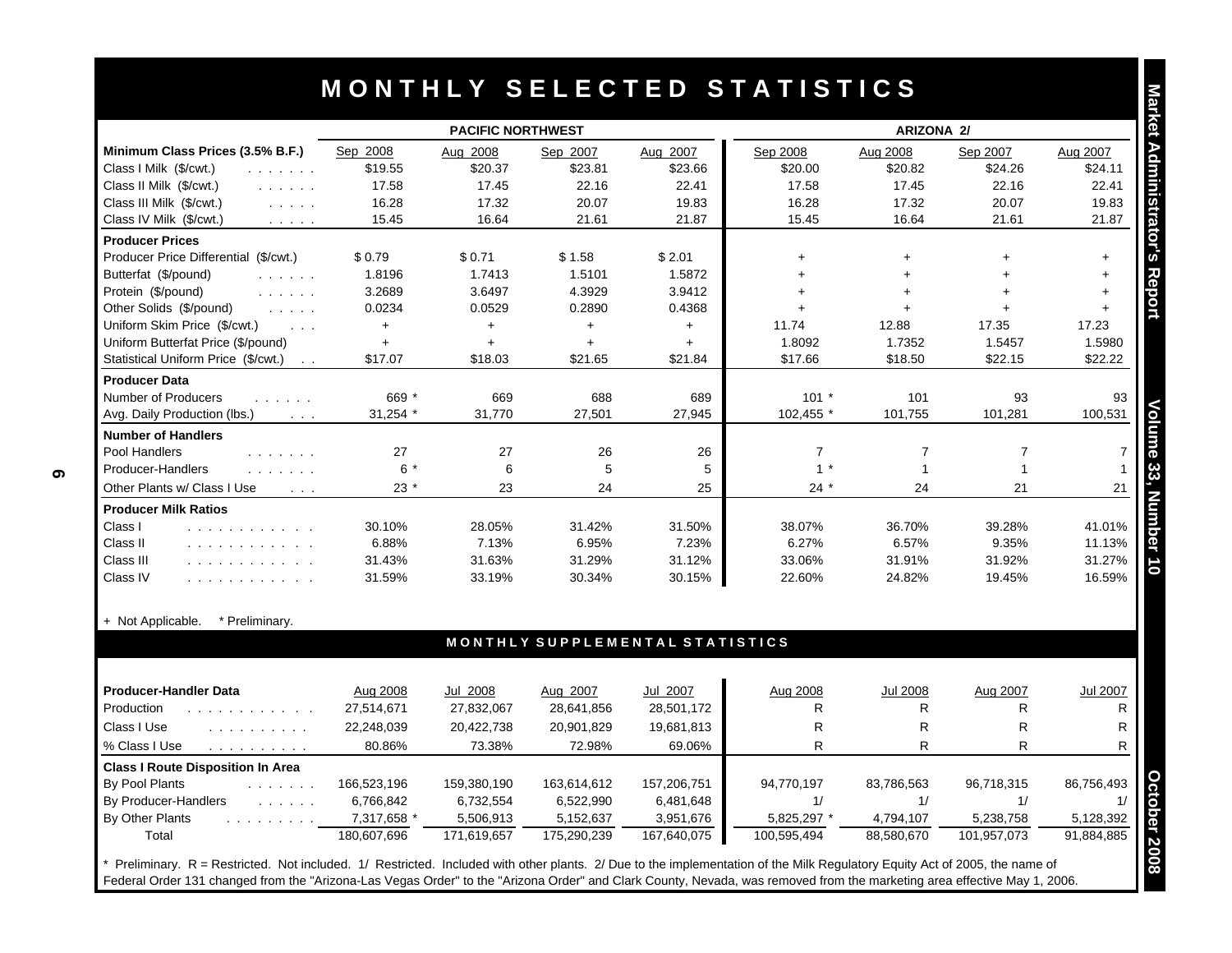| RECEIPTS, UTILIZATION AND                                              | PACIFIC NORTHWEST |             |               |              |             | ARIZONA 2/    |             |             |
|------------------------------------------------------------------------|-------------------|-------------|---------------|--------------|-------------|---------------|-------------|-------------|
| <b>CLASSIFICATION OF MILK</b>                                          | Sep 2008          | Aug 2008    | Sep 2007      | Aug 2007     | Sep 2008    | Aug 2008      | Sep 2007    | Aug 2007    |
| TOTAL PRODUCER MILK                                                    | 627,276,528       | 658,885,806 | 567,630,263   | 596,875,028  | 310,438,226 | 318,594,178   | 282,574,022 | 289,831,832 |
| <b>RECEIPTS FROM OTHER SOURCES</b>                                     | 36,792,429        | 38,358,351  | 31,767,260    | 40,973,174   | 3,758,891   | 13,731,449    | 25,225,504  | 28,089,859  |
| OPENING INVENTORY                                                      | 30,798,927        | 31,450,171  | 29,730,482    | 33,400,935   | 22,343,268  | 19,856,829    | 16,679,475  | 19,561,559  |
| TOTAL TO BE ACCOUNTED FOR                                              | 694,867,884       | 728,694,328 | 629,128,005   | 671,249,137  | 336,540,385 | 352,182,456   | 324,479,001 | 337,483,250 |
| UTILIZATION OF RECEIPTS                                                |                   |             |               |              |             |               |             |             |
| Whole milk.                                                            | 31,517,386        | 32,744,003  | 29,476,626    | 33,474,355   | 24,067,800  | 24,747,654    | 25,272,786  | 27,328,663  |
| Flavored milk & milk drinks                                            | 13,977,467        | 9,369,128   | 11,797,876    | 6,581,652    | 6,555,571   | 5,865,679     | 6,431,350   | 6,429,484   |
| 2% milk                                                                | 67,407,151        | 69,620,144  | 64,604,885    | 68,160,262   | 36,659,303  | 37,163,078    | 34,801,544  | 36,238,477  |
| 1% milk                                                                | 26,584,127        | 25,280,892  | 26,704,125    | 25,920,430   | 13,766,722  | 14,780,809    | 12,917,838  | 13,572,564  |
| Skim milk                                                              | 27,623,213        | 28,095,094  | 26,121,897    | 27,914,877   | 12,785,146  | 11,776,689    | 12,005,398  | 12,664,580  |
| Buttermilk                                                             | 1,415,043         | 1,413,935   | 1,441,738     | 1,563,036    | 450.533     | 436,288       | 453,753     | 484,547     |
| CLASS I ROUTE DISP. IN AREA                                            | 168,524,387       | 166,523,196 | 160, 147, 147 | 163,614,612  | 94,285,075  | 94,770,197    | 91,882,669  | 96,718,315  |
| Class I dispositions out of area                                       | 16,588,554        | 19,850,682  | 16,917,864    | 19,990,569   | 22,696,838  | 22,657,293    | 19,884,434  | 22,373,811  |
| Other Class I usage                                                    | 17,117,463        | 14,880,226  | 19,421,309    | 21,890,161   | 11,782,355  | 10,710,667    | 10,485,627  | 11,214,918  |
| TOTAL CLASS I USE.                                                     | 202,230,404       | 201,254,104 | 196,486,320   | 205,495,342  | 128,764,268 | 128, 138, 157 | 122,252,730 | 130,307,044 |
| TOTAL CLASS II USE                                                     | 49,515,027        | 51,878,749  | 44,331,901    | 50,966,746   | 20,217,727  | 21,559,681    | 27,113,887  | 33,235,990  |
| TOTAL CLASS III USE                                                    | 207,194,295       | 216,334,590 | 191,673,335   | 202,693,752  | 102,617,135 | 101,664,824   | 90,637,542  | 93,499,752  |
| TOTAL CLASS IV USE                                                     | 235,928,158       | 259,226,885 | 196,636,449   | 212,093,297  | 84,941,255  | 100,819,794   | 84,474,842  | 80,440,464  |
| TOTAL ACCOUNTED FOR                                                    | 694,867,884       | 728,694,328 | 629,128,005   | 671,249,137  | 336,540,385 | 352,182,456   | 324,479,001 | 337,483,250 |
| <b>CLASSIFICATION OF RECEIPTS</b>                                      |                   |             |               |              |             |               |             |             |
| Producer milk:<br>Class I<br>$\sim$ $\sim$                             | 188,861,125       | 184,880,117 | 178,370,355   | 188,027,003  | 118,211,225 | 116,911,730   | 110,988,700 | 118,865,853 |
| Class II<br>$\mathbf{r}$                                               | 43,138,001        | 46,947,387  | 39.439.747    | 43, 174, 783 | 19,463,806  | 20.943.708    | 26,421,941  | 32,255,253  |
| Class III                                                              | 197,141,142       | 208,385,531 | 177,604,126   | 185,724,454  | 102,617,135 | 101,664,824   | 90,188,819  | 90,624,202  |
| Class IV                                                               | 198,136,260       | 218,672,771 | 172,216,035   | 179,948,788  | 70,146,060  | 79,073,916    | 54,974,562  | 48,086,524  |
| Other receipts:<br>Class I<br>$\mathcal{L}$                            | 13,369,279        | 16,373,987  | 18,115,965    | 17,468,339   | 26,102,159  | 33,588,278    | 41,904,979  | 47,651,418  |
| Class II                                                               | 6,377,026         | 4,931,362   | 4,892,154     | 7,791,963    | 1/          | 1/            | 1/          |             |
| Class III                                                              | 10,053,153        | 7,949,059   | 14,069,209    | 16,969,298   | 1/          | 1/            | 1/          |             |
| Class IV                                                               | 37,791,898        | 40,554,114  | 24,420,414    | 32,144,509   | 1/          | 1/            | 1/          |             |
| Avg. daily producer receipts<br>$\mathbf{r}$ . The set of $\mathbf{r}$ | 20,909,218        | 21,254,381  | 18,921,009    | 19,254,033   | 10,347,941  | 10,277,232    | 9,419,134   | 9,349,414   |
| Change From Previous Year                                              | 10.51%            | 10.39%      | 16.33%        | $-17.73%$    | 9.86%       | 9.92%         | 13.07%      | 11.31%      |
| Avg. daily Class I use<br>and the company of the company               | 6,741,013         | 6,492,068   | 6,549,544     | 6,628,882    | 4,292,142   | 4,133,489     | 4,075,091   | 4,203,453   |
| Change From Previous Year                                              | 2.92%             | $-2.06%$    | $-5.02%$      | 0.50%        | 5.33%       | $-1.66%$      | $-3.24%$    | 1.79%       |